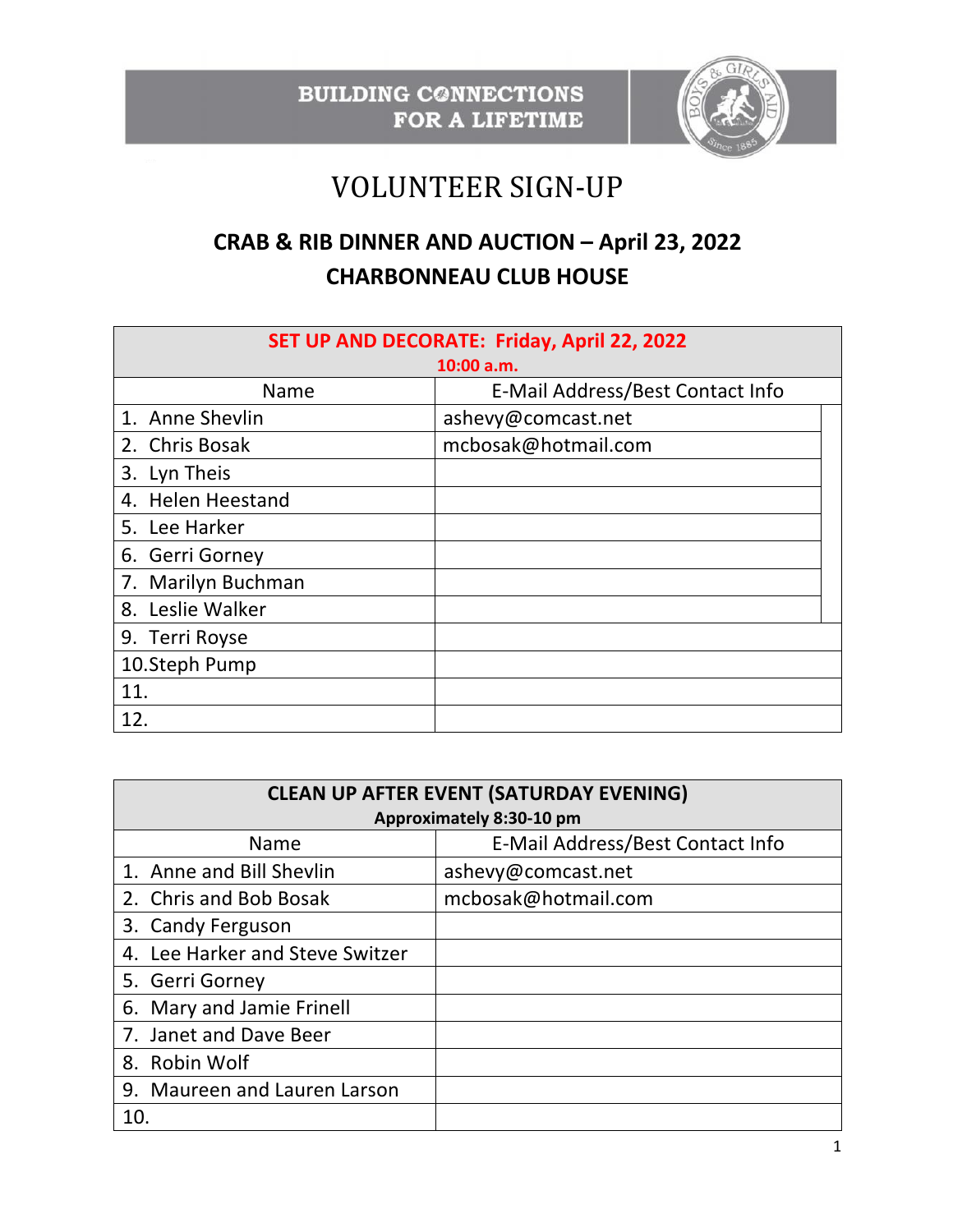| <b>SALES OF LEFTOVERS (AFTER DINNER)</b>                           |                                  |  |
|--------------------------------------------------------------------|----------------------------------|--|
| (sell packaged items from kitchen counter/window at end of dinner) |                                  |  |
| <b>Name</b>                                                        | E-Mail Address/Best Contact Info |  |
| 1. Jill Ufford                                                     |                                  |  |
| 2. Marilyn Buchman                                                 |                                  |  |

| <b>BEVERAGE TICKET SALES (WINE AND BEER)</b> |                      |                                  |  |
|----------------------------------------------|----------------------|----------------------------------|--|
| (Saturday Evening-roam room selling tickets) |                      |                                  |  |
| Time                                         | <b>Name</b>          | E-Mail Address/Best Contact Info |  |
| 5:30-6:15                                    | 1. Joan Shadle       | theshadles@gmail.com             |  |
|                                              | 2. Larry Shadle      |                                  |  |
| $6:15 - 7:00$                                | 1. Deanna Morgan     |                                  |  |
|                                              | 2. Sandy Shaner      |                                  |  |
| $7:00 - 7:45$                                | 1. Lynn Theis        |                                  |  |
|                                              | 2. Diane Wallace     |                                  |  |
| $7:45-8:15$                                  | 1. Shirley Wilkinson |                                  |  |
|                                              | 2. Maxine Lehl       |                                  |  |

| <b>BAR TENDERS</b> |                    |                                  |  |
|--------------------|--------------------|----------------------------------|--|
| Time               | <b>Name</b>        | E-Mail Address/Best Contact Info |  |
| $5:15-6:00$        | 1. Cherie Sanville | sanville@centurytel.net          |  |
|                    | 2. Dave Sanville   | sanville@centurytel.net          |  |
|                    | 3. Diann Harland   | dlharland@comcast.net            |  |
|                    | 4. Bob Harland     | dlharland@comcast.net            |  |
| $6:00 - 7:00$      | 1. Candy Ferguson  |                                  |  |
|                    | 2. Joanna Sawyer   |                                  |  |
|                    | 3. Rick Sawyer     |                                  |  |
| 7:00-8:00          | 1. Helen Heestand  |                                  |  |
|                    | 2.Karen Giardina   |                                  |  |
| $8:00 - 8:30$      | 1. Candy Ferguson  |                                  |  |
|                    | 2. Deanna Morgan   |                                  |  |

Patty Slowik -extra as needed for bar tending